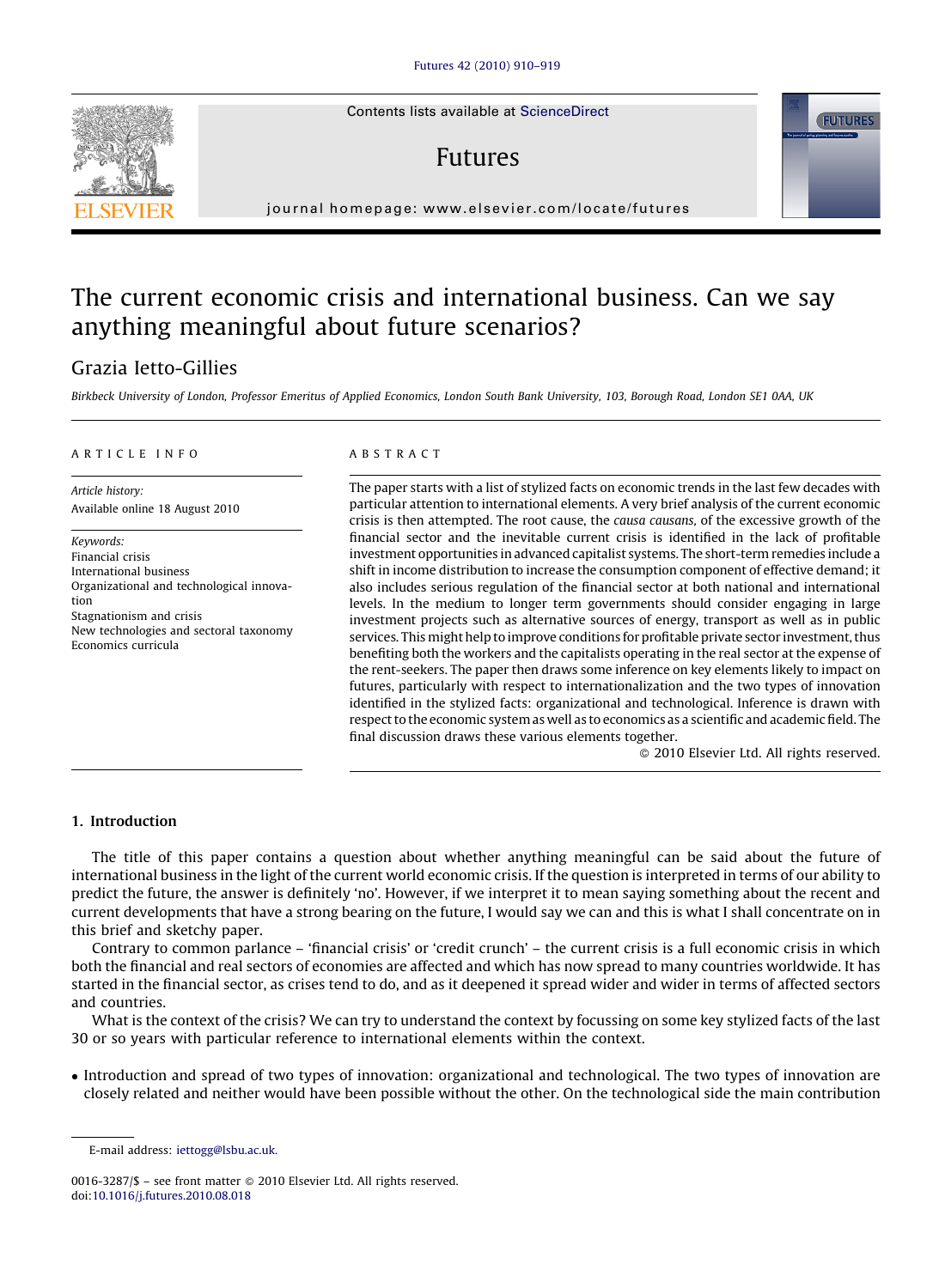comes from the information and communication technologies (ICTs). On the organizational side we can identify three major strands of innovation. The organization of production across countries; the division of the production process into various components and the siting of related segments of the value chain in different locations and particularly in different countries; the involvement of satellite firms in the production process organized and controlled by main centres [\[1\]](#page--1-0). These organizational innovations have led to changes in the international division of labour as well as to the development of two types of networks involving the transnational corporations (TNCs)<sup>1</sup>: the network of subsidiaries across countries though internal to the company; and the network of external collaborations with sub-contractors and other partners [\[2,3\].](#page--1-0)

- The institutions which have been highest in terms of responsibility for both types of innovation are the TNCs. They are heavily involved in the information and communication technologies (ICTs) as well as in the main types of organizational innovation.
- We have seen the deepening of activities across national borders organized and controlled by a main strategic centre: the headquarters of TNCs [\[4\]](#page--1-0). The relevance of TNCs has increased consistently. The total number of TNCs originating from 14 developed countries in 1968–1969 was 7276 [\[5, Table 2.1, p. 12\];](#page--1-0) for 2008, UNCTAD [\[6\]](#page--1-0) gives the worldwide number at approx. 82,000. In the last couple of decades there have been sectoral and geographical shifts in their activities. We have seen growth in foreign direct investment (FDI) from developing and central and eastern European countries: the stock of outward direct investment from these regions moved from 3.1% of the total world stock in 1980 to 16% in 2009 [\[6,7\].](#page--1-0) There has also been growth in the number of smaller companies that are becoming transnational.
- Incorporation of former Soviet Union and east European countries into the market economies areas.
- Rise of some developing countries to the economic and political world stage particularly China, India and Brazil.
- Increasing financialization of economic systems. Palma [\[8, p. 6\]](#page--1-0) reports that: '...the four components of the stock of global financial assets (equity, public and private bonds and bank deposits) increased 9-fold in real-terms between 1980 and 2007... As a result, the multiple of the stock of financial assets to world output jumped from 1.2 to 4.4...'. We have also seen large growth in cross-border flows of direct and portfolio investment.
- Changes in income and wealth distribution. Indicators of within-country distribution have seen the top percentiles of the population absorbing higher shares of both income and wealth compared to the decades immediately after WWII [\[9\]](#page--1-0).
- $\bullet$  The changes in distribution appear to have been achieved largely through rent<sup>2</sup> generation particularly in the financial sector – more than via profits on investment in the real sector as pointed out in [\[8\].](#page--1-0)
- Increase in indebtness of private, corporate and state sectors [\[8,11\]](#page--1-0).
- In the political and economic spheres there has been a shift in ideology from 'market needs regulation' to 'market knows best'. Liberalization and de-regulation in many areas and particularly of labour markets and financial markets [\[12\]](#page--1-0).
- In spite of the increasing spread of liberal ideologies, governments have been very interventionist in areas such as: privatization; regulation of – and financial support for – privatized industries; and strengthening of intellectual property rights (IPRs) as argued in [\[13\].](#page--1-0) We have seen a change in the role of the state: from one that supported capital accumulation and helped to maintain a balance between class forces in the period after WWII, to one in which – in the last 20 years – it supported rent-seeking activities and aided the shift in income and wealth distribution in favour of the better off strata of society. This shift has occurred via various forms of intervention including: legislation, the structure of taxation and social security and the casualisation of labour. The latter together with the changed labour market structure away from manual and into white-collar jobs and the opportunities and threats of international relocation of production aided the process of submission by the working class.

The paper will proceed as follows. The next section analyses the current crisis; Section [3](#page--1-0) considers where we may go from now on in terms of: the economic system, the international arena and the science of economics. The last section contains a summary and discussion.

#### 2. Understanding the crisis

If a Martian had visited Earth in the last 20 years she would have been pretty puzzled to see a planet where lack of food and infrastructure was endemic in many countries; where even the rich countries had: many people in poverty; inadequate levels of basic infrastructures and public services and yet many resources – including many bright people – were allocated to producing strange financial products that nobody could possibly want and very few people understood among the Earthlings let alone the Martians. Moreover, the people involved in these useless and socially dangerous<sup>3</sup> products were the very ones that were gaining the highest rewards. How had that come about?

If imagining a Martian – let alone her thoughts – is difficult for us let us try to imagine the position of someone growing up or working in post WWII Italy: myself and my father respectively. What we saw around us was fervour (almost a fever) of

<sup>&</sup>lt;sup>1</sup> The transnational corporations – also known as multinational corporations or international firms – are characterized by direct production as well as ownership of assets in at least two countries.

 $2\,$  In classical economics rents are incomes accruing to landowners. In the last few decades and particularly since the publication of [\[10\]](#page--1-0) the term has been used to indicate also incomes extracted through monopolistic position of any type of assets and/or through the extraction of incomes against which no (or little) contribution to production is made. The concept is not entirely unambiguous though it is widely used.

 $3$  Warren Buffett in his 2002 Berkshire Hathaway letter to shareholders refers to derivatives as "weapons of mass destruction".